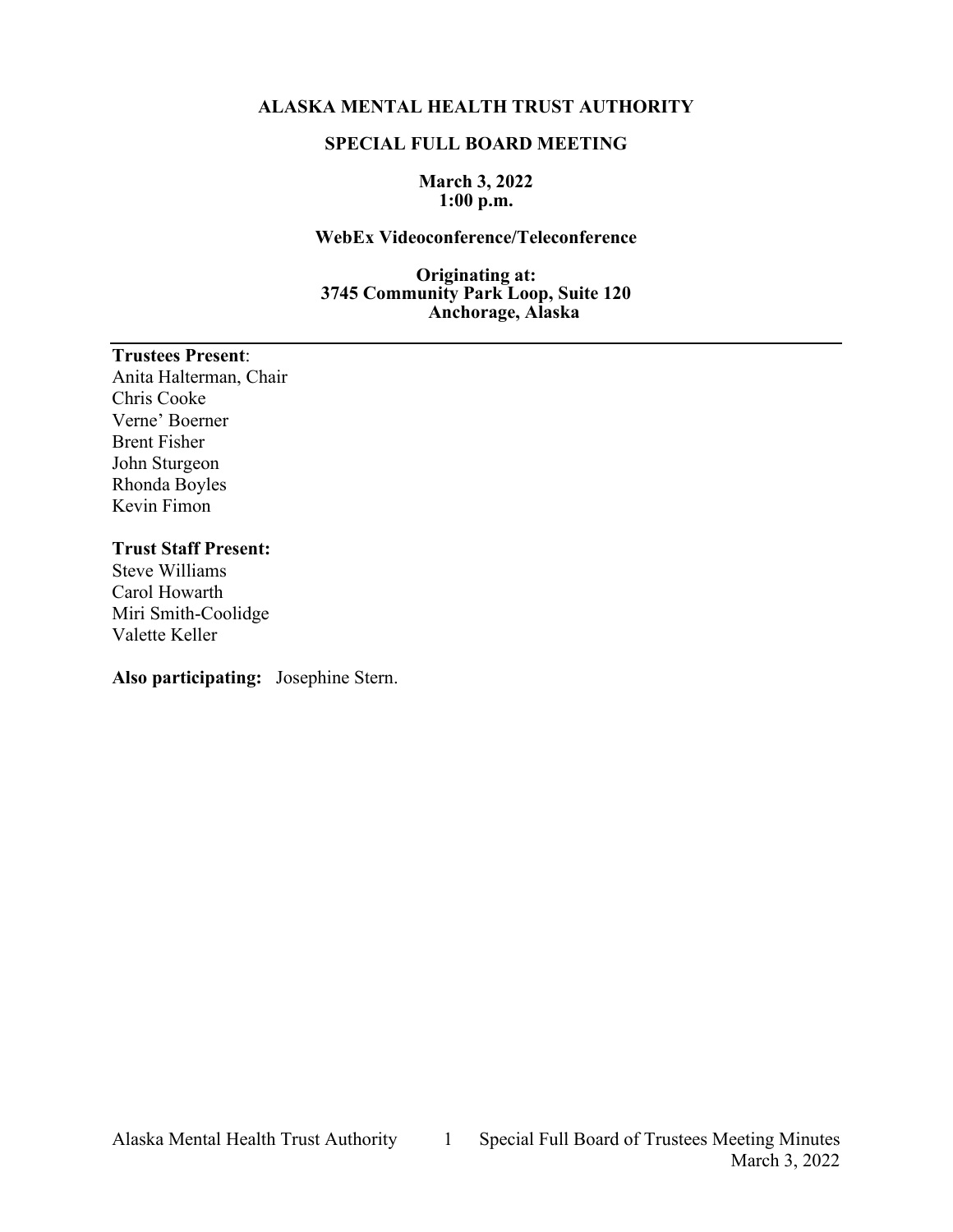# **PROCEEDINGS**

# **CALL TO ORDER**

CHAIR HALTERMAN called the meeting of the Special Full Board meeting to order and began with the roll call. Trustee Cooke had not arrived, but there was a quorum.

## **ANNOUNCEMENTS**

CHAIR HALTERMAN asked for any announcements. There being none, she moved to the agenda.

# **APPROVAL OF THE AGENDA**

CHAIR HALTERMAN asked for a motion to approve the agenda.

**MOTION:** A motion that the Board approve the agenda was made by TRUSTEE STURGEON; seconded by TRUSTEE BOERNER.

*After the roll-call vote, the MOTION was APPROVED. (Trustee Fimon, yes; Trustee Boyles, yes; Trustee Boerner, yes; Trustee Fisher, yes; Trustee Sturgeon, yes; Chair Halterman, yes.)*

## **ETHICS DISCLOSURES**

CHAIR HALTERMAN asked for any ethics disclosures. There being none, she moved to the topic for the meeting, which was personnel update. She recognized Steve Williams.

MR. WILLIAMS stated that when he moved into the role of the CEO, the position of the chief operating officer was left vacant. Since that time, there was a standard recruitment, review, interview process to fill that position, and we are here to discuss that with the trustees. Because it is a personnel matter, he recommended moving into Executive Session for an update.

# **EXECUTIVE SESSION**

CHAIR HALTERMAN asked for a motion for Executive Session.

**MOTION:** A motion that the Board go into Executive Session regarding personnel matters in accordance with the Open Meetings Act, Alaska Statute 44.62.310(c), was made by TRUSTEE BOERNER; seconded by TRUSTEE STURGEON.

*After the roll-call vote, the MOTION was APPROVED. (Trustee Boerner, yes; Trustee Boyles, yes; Trustee Fimon, yes; Trustee Fisher, yes; Trustee Sturgeon, yes; Chair Halterman, yes.)*

(Executive Session from 1:04 p.m. until 1:28 p.m.)

CHAIR HALTERMAN called the meeting back to order. She stated that there were no motions and no decisions made in today's Executive Session. It was a personnel update. She asked for a motion to adjourn.